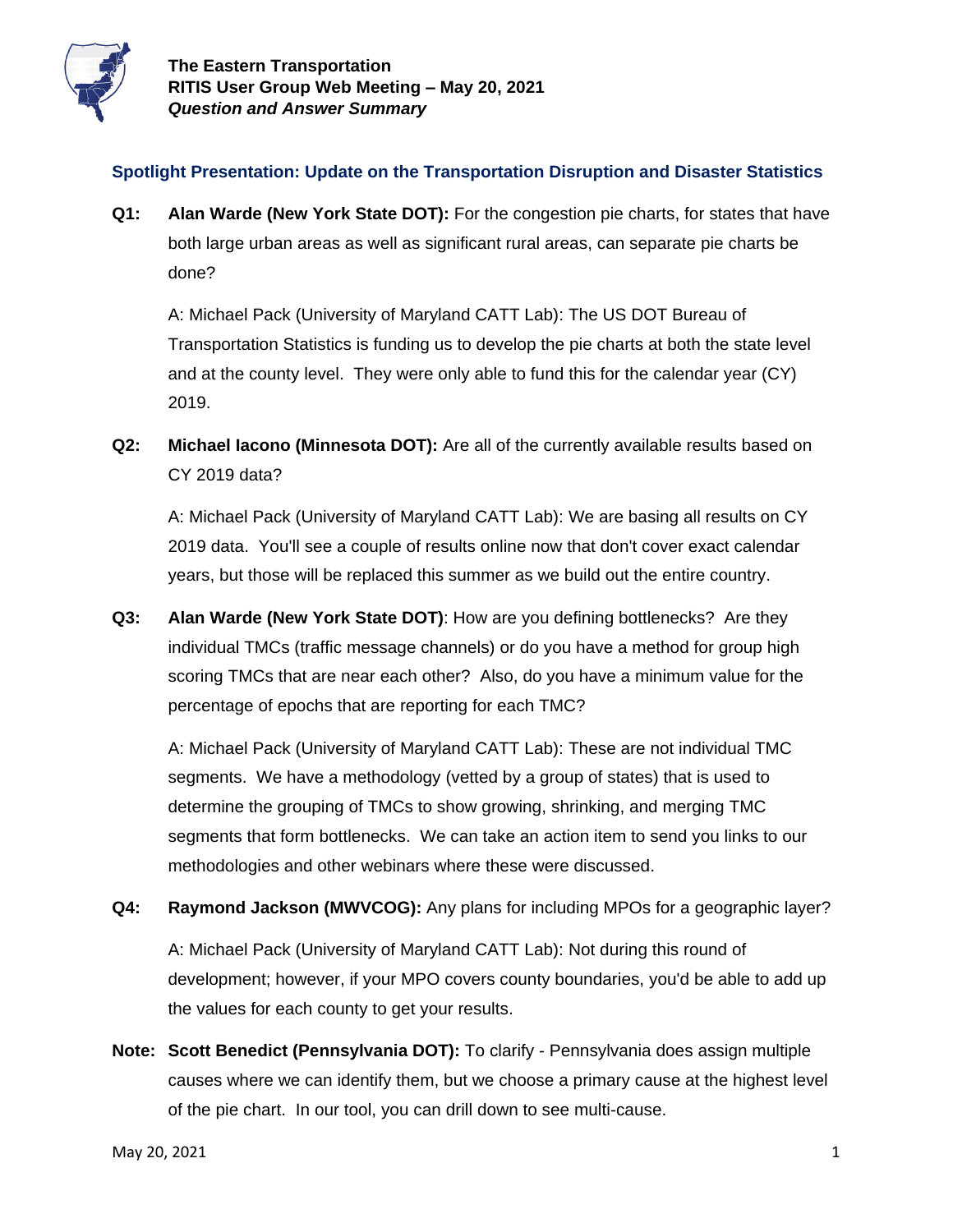

**Q5: Keith Miller (NJTPA):** Will the geographic controls allow you to group counties into a "region" to get one pie chart for the entire region?

A: Michael Pack (University of Maryland CATT Lab): No. However, we have a concept for a tool that would allow you to choose ANY geography (zip code, county, single road, group of roads, date ranges, just weekends, etc., and any combination in between. We are still seeking funding for this concept.

**Q6: Russell Holt (Rhode Island DOT):** For the new (latest) charts, can you please clarify: Does the "Signals" cause align with ALL delays (no matter how large or small) that you can definitively attribute to solely traffic signals? If yes, this is great (and it gets away from the older subjective "poor" signal timing reference), but going forward I hope viewers/users of the chart will understand that signal retiming alone cannot remove ALL such delay (signals balance delays, hopefully as best the owner/agency can - but some delays are inevitable given capacity). I'm sure the Steering Committee has already commented on this.

A: Mark Franz (University of Maryland CATT Lab): All delays must meet the bottleneck activation threshold of 60% of the free-flow speed for five (5) consecutive minutes. Based on the feedback from the committee, we decided to remove the word "poor" from the category as the current method does not investigate if the cause of delay is poor signal timing or saturation conditions. You make a good point about managing the expectations in reducing delays at intersections. Thanks for the feedback.

Response: Russell Holt (Rhode Island DOT): Thanks for this clarification. Good notes for me (or I think anyone) to keep in mind if/when we use or share the Charts with others. By chance, do you know if the older method did/was able to separate the cause of delay due to poor signal timing vs. saturated conditions, as you note?

A: Mark Franz (University of Maryland CATT Lab): [The 2004 study by TTI and](https://ops.fhwa.dot.gov/congestion_report_04/congestion_report.pdf)  [Cambridge Systematic](https://ops.fhwa.dot.gov/congestion_report_04/congestion_report.pdf) labels their causes "Poor Signal Timing" and does not include saturation impacts.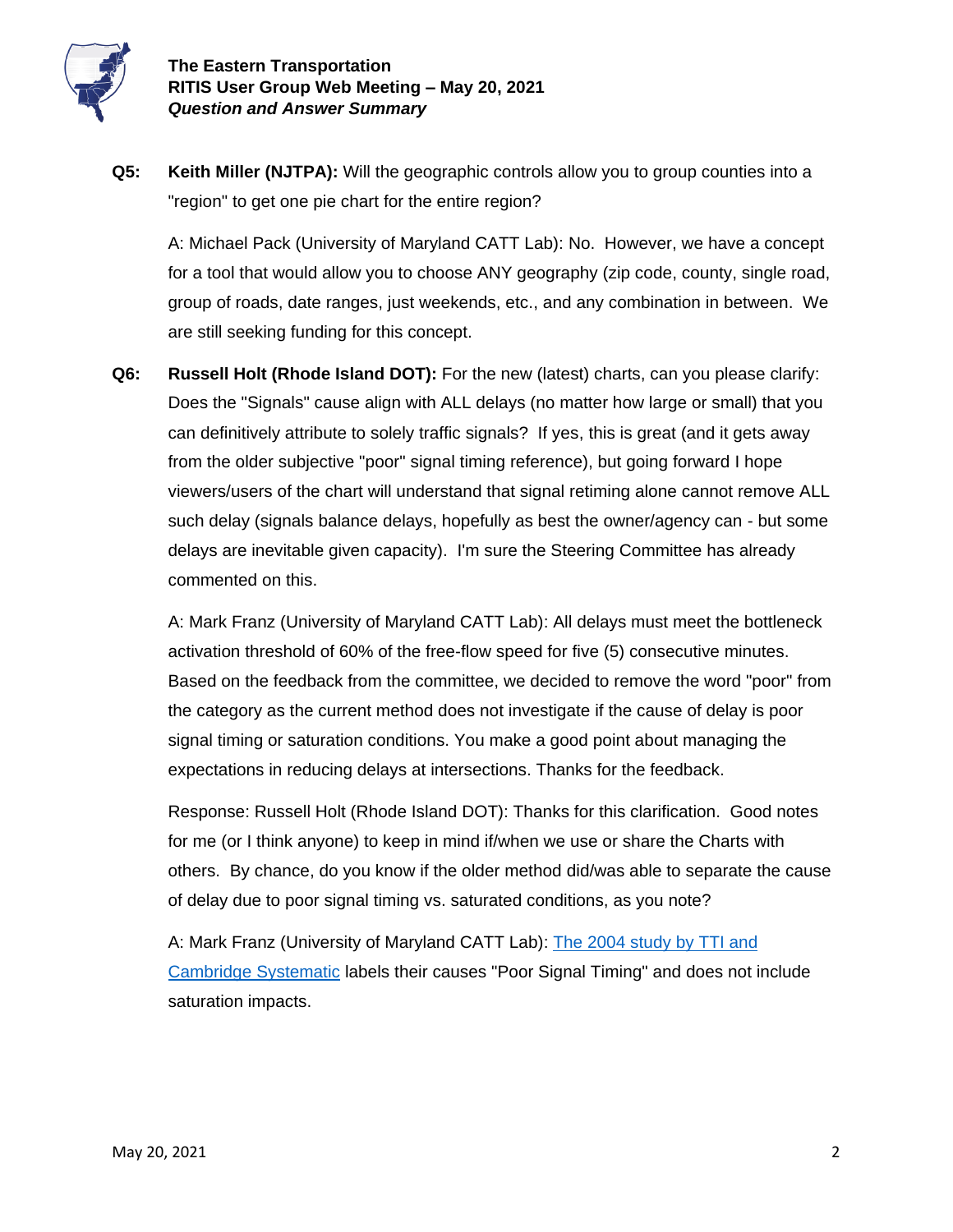

## **Spotlight Presentation: COVID-19 Impacts on Travel Trends Using the RITIS-PDA Suite**

**Q7: Enock Mtoi (Florida DOT (AECOM)):** I heard Tom mentioning RITIS API. Is it available for all RITIS users?

A: Michael Pack (University of Maryland CATT Lab): We do have an API that we provide to agencies who are funding the full RITIS/PDA package. Send an email to [support@ritis.org,](mailto:support@ritis.org) and we can verify your rights to the API. We would then provide training on the acceptable use of the API to make sure you or your agency know how to use it properly. The API is meant for people who want to develop software applications.

**Q8: Ira Levinton (New Jersey DOT):** Is your process done using RITIS software or using your software? Are some steps done with RITIS software and some steps done using your software?

A: Tom Edinger (DVRPC): There are multiple processes. Processes 1, 2, and 7 are done with the PDA Suite, the others are more custom processes using Python and MS Excel because of the many TMC sets to analyze at once.

**Q9: Jungwook Jun (Virginia DOT):** When you calculated travel time indexes (TTIs) for corridors, did you eliminate very short TMCs (e.g., internal intersection TMCs) or did you use all TMCs available?

A: Tom Edinger (DVRPC): We used all the TMCs available, is there a better way?

Response: Jungwook Jun (Virginia DOT): We also do the same corridor analysis with TMC metrics, but we also found that some small TMCs (again, internal intersection TMCs) had very high TTIs than other down-and-upstream TMCs' value, which caused a skewed (or unrealistic) measure of the corridor. Because of this, we sometimes removed small TMCs from the analysis. We want to know if you have the same expertise or suggestion.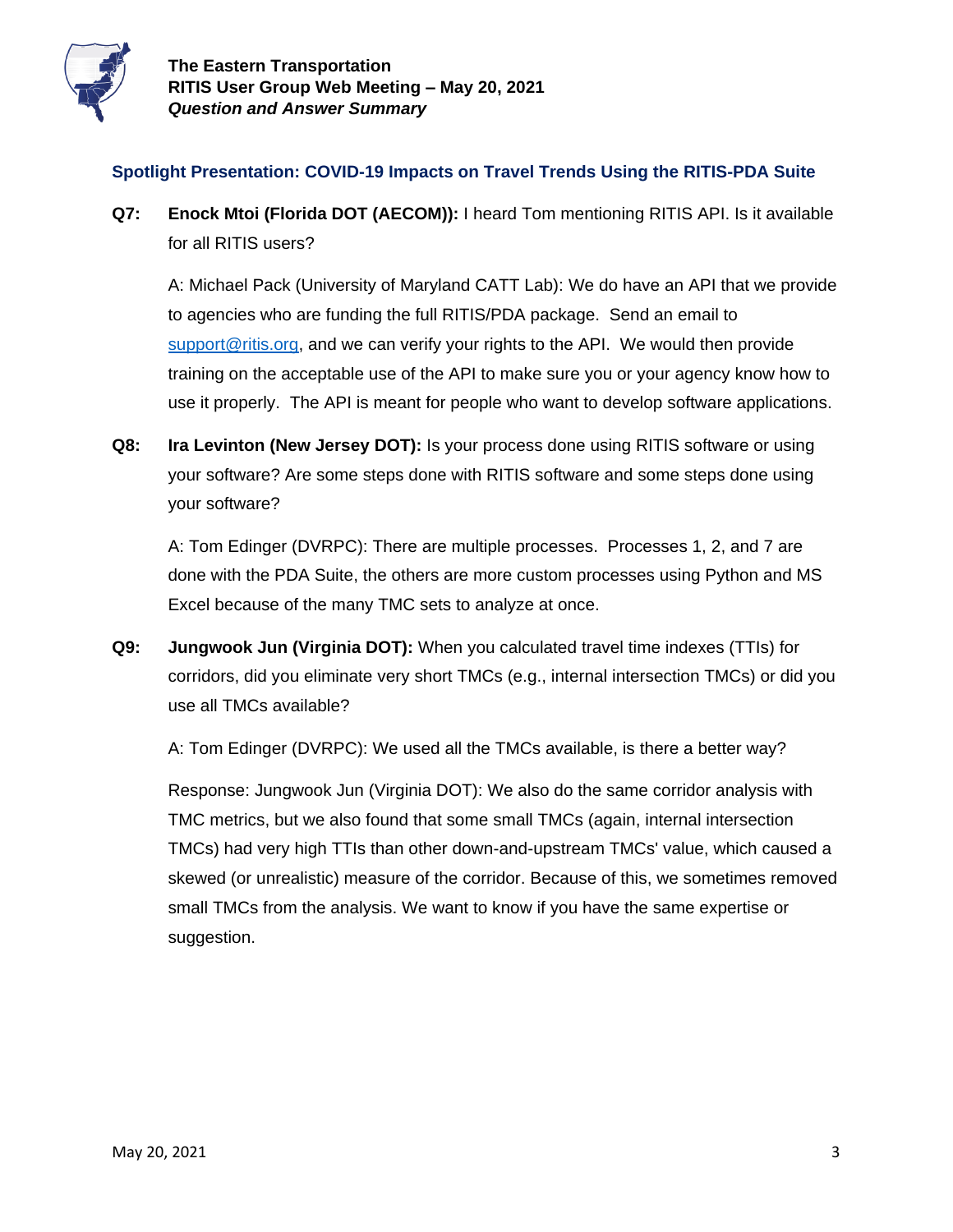

## **PDA Suite Performance Measures Working Group Update**

**Q10: Russell Holt (Rhode Island DOT):** So, all RITIS users will have access to at least the Templates hopefully by end of summer?

A: John Allen (University of Maryland CATT Lab): Most likely by the end of the summer. It's a priority for us to get these templates into the hands of folks as they will save a lot of time, money, and effort.

A: Michael Pack (University of Maryland CATT Lab): If anyone needs the templates ahead of time, we can probably get them to you. It's the framework around the templates that has all the instructions and is hard to get on the RITIS website.

**Q11: Alvin Marquess (Jacobs Engineering Group, Inc.):** How did you come up with the number of responders at the Woodrow Wilson bridge incident?

A: John Allen (University of Maryland CATT Lab): That information was provided by Metropolitan Area Transportation Operations Coordination (MATOC), a partnership between transportation agencies in the area to improve safety and mobility in the region through information sharing, planning, and coordination.

**Q12: Ira Levinton (New Jersey DOT):** When the truck crash shut down traffic on the beltway by Washington DC, approximately how many miles of roadway were closed?

A: John Allen (University of Maryland CATT Lab): A truck crashed on the northbound outer loop of I-495 at the Woodrow Wilson Bridge, which involved fatalities and a fire. This resulted in closing down the entire northbound lanes on the bridge for over 10 hours.

**Q13: Ira Levinton (New Jersey DOT):** Is the incident clearance time part of the incident duration time or the time after?

A: John Allen (University of Maryland CATT Lab): The incident clearance time is part of the overall incident duration time – from when the incident was first detected until the clearance of the incident (and traffic beginning to return to normal).